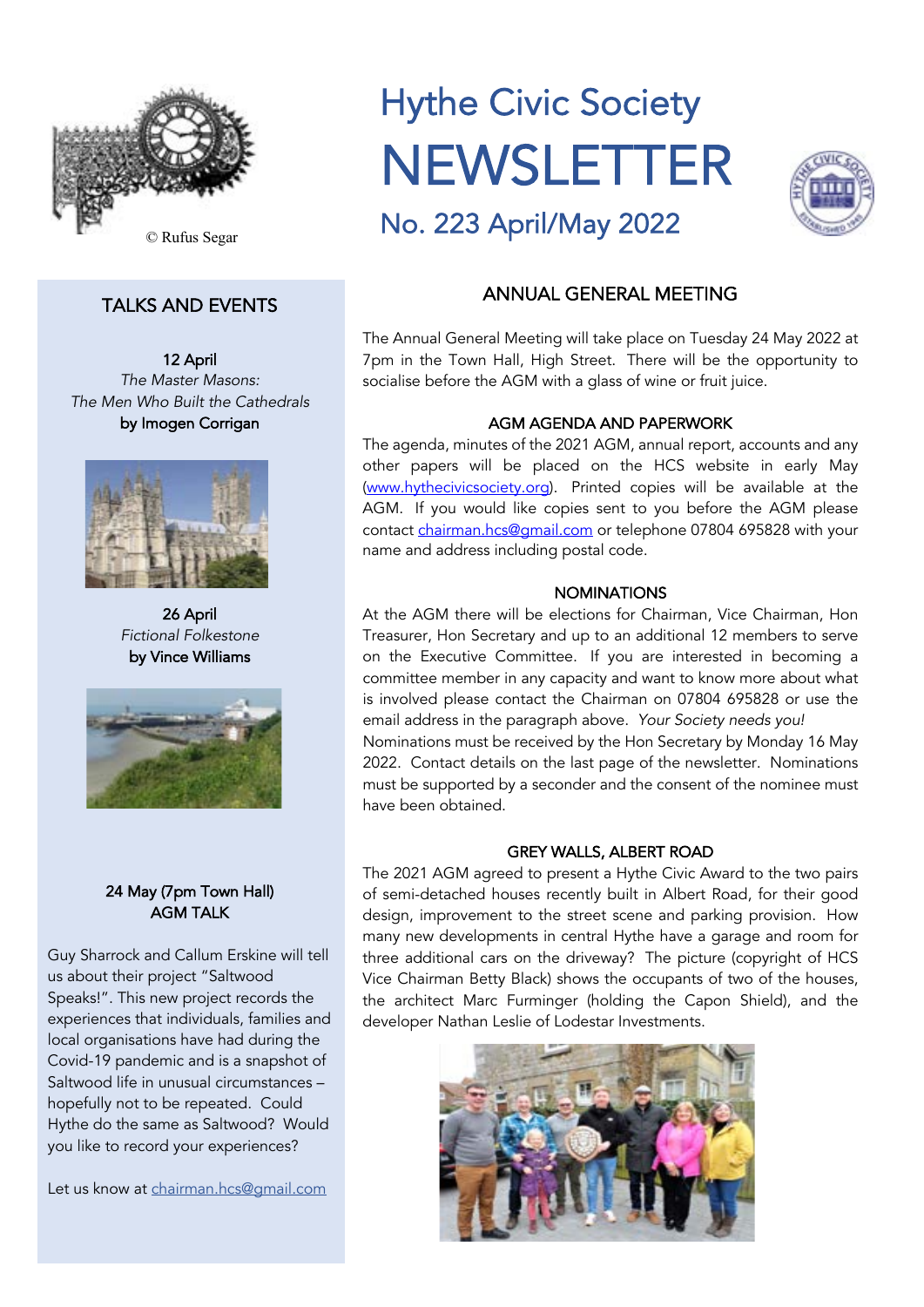# HYTHE COMMUNITY HUB

The 2021 AGM agreed that The Hythe Community Hub should receive an Outstanding Service Award for its great assistance to the people of Hythe during the covid-19 pandemic. The presentation was delayed by the covid-19 pandemic and made recently, at the commencement of a trustees meeting of Age UK Hythe and Lyminge.

The picture (copyright of District Cllr Jenny Hollingsbee) shows, from left to right, Penny Southern (Age UK H+L Chairman), Crispin Davies (HCS Chairman), Cleo Smith BEM (CEO of Age UK H+L) and District Cllr Jenny Hollingsbee (Deputy Leader of FHDC and Cabinet Portfolio Holder for Communities). The initial and main funding for the Community Hub came from Government via FHDC. Cleo Smith was awarded the BEM in the Queen's 2022 New Year's Honours list for her work in creating the Community Hub so effectively and efficiently.



# 2022 AWARDS

Nominations for the three categories of annual awards are invited to be sent by Sunday 17 April and will be presented at the HCS Annual General Meeting on Tuesday 24 May 2022 – subject to covid restrictions in place at the time. The three categories of award are:

Amenity Award – to an organisation or a facility that provides a new or significantly improved amenity for the community of Hythe.

Outstanding Service Award – to an individual who, or exceptionally an organisation that, has rendered outstanding service to the community of Hythe in line with the Society's charitable objectives. Such service will normally be unpaid and outside the individual's normal profession, occupation or elected office or additional to the organisation's normal remit. Such an award was made in 2020 to the Hythe Community Hub for its increased service to the community during the covid restrictions.

HCS Award – to a completed project in Hythe displaying an overall excellence of design and enhancing the visual quality of the neighbourhood.

Nominations, together with the rationale, should be made to the Society via chairman.hcs@gmail.com by Sunday 17 April.



## NEWS FROM ST LEONARD'S CHURCH

Rev Michael Darkins was licensed by the Bishop of Dover as new Priest in Charge of the Parish of St Leonard at a joyful and memorable service in the church on Thursday 3 March. His wife, Rev Cat Darkins, was licensed at the same service as Spiritual Care Lead for the Pilgrims Hospice, Ashford. We warmly welcome them both to our community.

#### Friday 15 April (Good Friday), 6.00pm:

Shepway Singers perform Michael Lewis's *Requiem for a Pandemic* plus choral works by Ireland, SS Wesley and Parry, with Belinda Lewis *(soprano),* Floriane Peycelon *(violin),* Molly Oldland *(cello),* Tim Parsons *(organ)* conducted by Berkeley Hill *[Retiring collection]*

Sunday 1 May, 3.00pm: Narropera (narrated opera) performance of Weber's *Der Freischütz "The Marksman" or "The Freeshooter"* with Dorothee Jansen *(soprano),* Floriane Peycelon *(violin),* Haydn Rawstron *(piano/narrator) [Tickets £12]* 

Friday 3 June, 7.30pm: Primavera Chamber Ensemble: Mozart *Divertimento in B flat K137*; Brahms *Clarinet Quintet*; Dvořák *String quintet Op97 (American)* 

*Tickets £16 and £22 available online through the Primavera website at www.primaveraensemble.co.uk/concerts.html* 

Crypt stewards: The crypt and ossuary will be open to visitors at Easter weekend and then from 1 May through until the end of September. If anyone would like to join our team of volunteer crypt stewards, please contact Brin Hughes by phone 01303 264470 or email to brin.hughes@btinternet.com.

101 High Street: Fitting out of the shop, information and meeting areas is taking somewhat longer than expected with the official launch of the St Leonard's 'Open Door' project now expected to take place after Easter.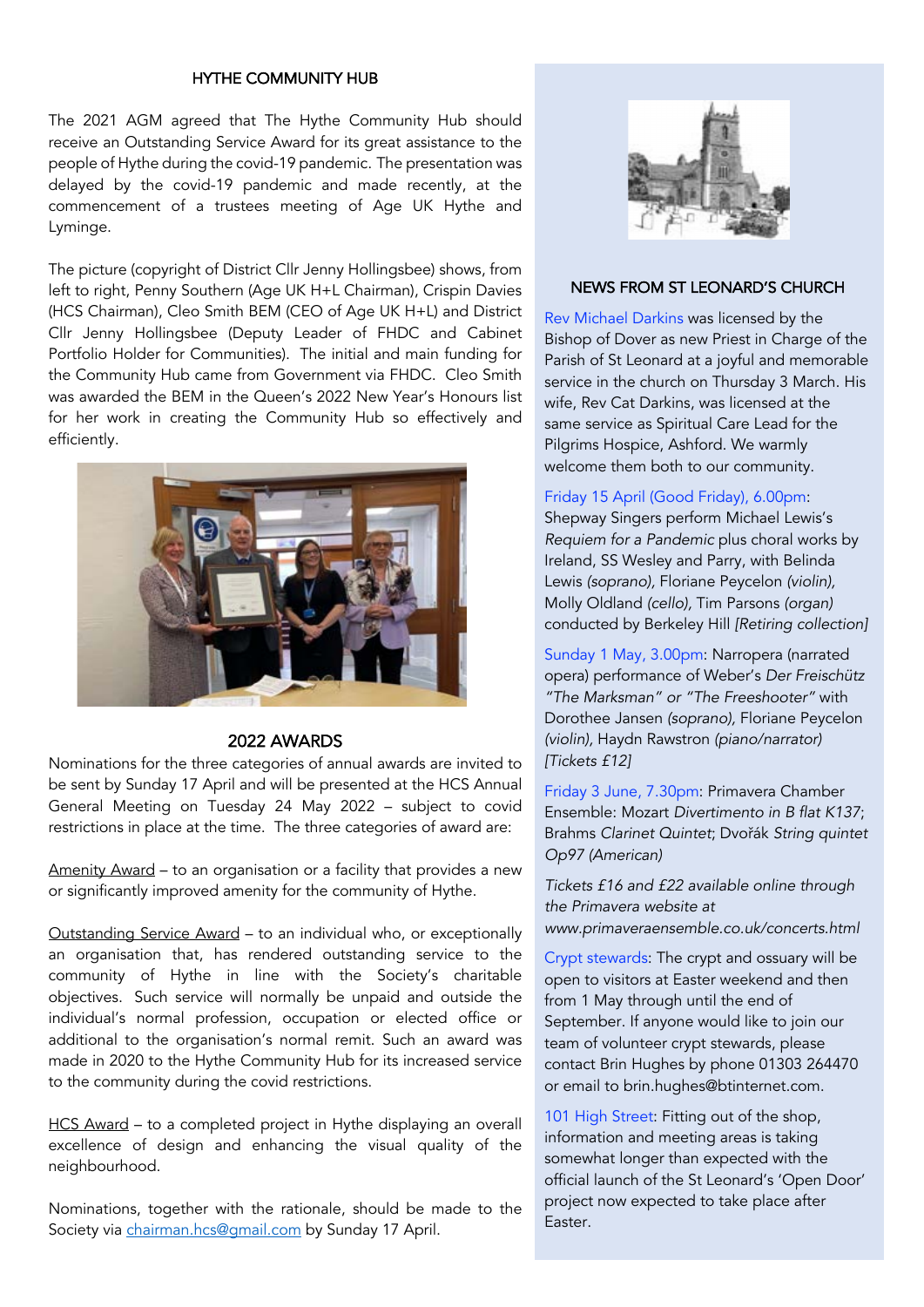# ARCHIVE CORNER

## WHO WAS IN THE PICTURE?

# 'THE SMUGGLERS RETREAT'



This photo circa 1906 shows on the left side of the Smugglers Retreat building a newsagent, tobacconist and tea room and on the right George Wire's the fishmongers, previously 'Griggs'. The Smugglers Retreat started life as an Inn frequented by smugglers.

Hard to see, but the news placards publicise *'Kent's Huge Score and Splendid Batting'.* During August 1906 Kent made two large scores. Firstly 409 v Lancashire at Canterbury Cricket Week and then 610 v Hampshire at the end of August at Bournemouth, making Kent County champions for the first time!

It is said a lantern was lit in the top window as a guide to assist the safe landing of booty. Next to it is the London and County Bank (LCB), on that site since 1887.

In 1920 it merged with the Westminster Bank, before becoming the National Westminster Bank in 1929. To the left of the bank, formerly Dr Fagge's house, was the drinking fountain which was relocated to Red Lion Square in 1911 when the bank was altered and refurbished.

The Smugglers Retreat was demolished in 1907 for being dilapidated and unsafe, and was replaced by 81, 83, and 85 High Street.

*Shown right in a line drawing by Rufus Segar, the buildings which replaced it.*

In our last newsletter we included an article about the South African gift distribution of the late 1940s. We showed two pictures and asked if anyone recognised the people shown. We had a reply from a member who said that the man and child picture is of John Gillett, and his granddaughter, Susan Underdown.

John Christopher Charles Gillett was born in 1875 in Hythe, where he lived all his life. He was a fisherman and head launcher for the lifeboat. During WW2 he was a lookout from the top of the old Lifeboat station.



Here is a picture of him, on the far left, with four of the other brave *members of the lookout team. Three other members are L. Blackman, Mr Powell and Harry Shields. We cannot identity the fifth member – does anyone know who he is?*

Another interesting fact is that Mr. Gillett was born and brought up in The Smugglers Retreat - an historic building dating from the 16th century - that was in the High Street for nearly 400 years.



*Ye Olde Smugglers Retreat was demolished to build Nos 81, 83 and 85 High Street*